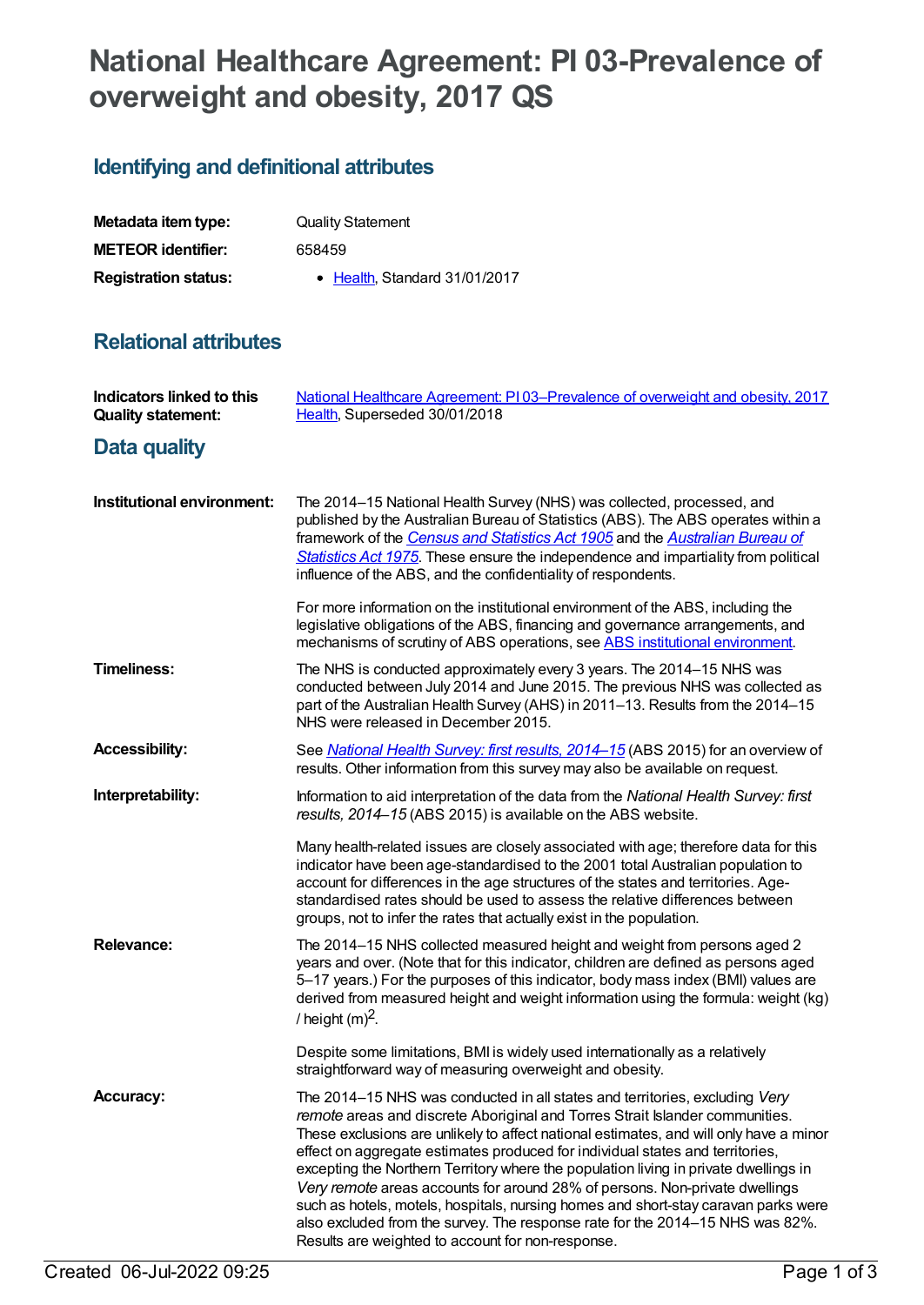As they are drawn from a sample survey, data for the indicator are subject to sampling error. Sampling error occurs because only a small proportion of the population is used to produce estimates that represent the whole population. Sampling error can be reliably estimated as it is calculated based on the scientific methods used to design surveys. Indications of the level of sampling error are given by the relative standard error (RSE) and 95% margin of error (MOE). Estimates with an RSE of 25–50% should be used with caution. Estimates with an RSE over 50% are generally considered too unreliable for general use. Margins of error are provided for proportions to assist in assessing the reliability of these data. The proportion combined with the MOE defines a range which is expected to include the true population value with a given level of confidence. This is known as the confidence interval. Proportions with an MOE of greater than 10 percentage points indicate that the range in which the true population value is expected is relatively wide.

The following comments apply to data for the general and non-Indigenous populations only:

- in 2014–15, 26.8% of respondents aged 18 years and over and 37.7% of respondents aged 2–17 years did not have their height, weight or both measured. For these people, height and weight were imputed. For more information see *Appendix 2: Physical [measurements](http://www.abs.gov.au/AUSSTATS/abs@.nsf/Latestproducts/4364.0.55.001Appendix22014-15?opendocument&tabname=Notes&prodno=4364.0.55.001&issue=2014-15&num=&view=) in the 2014–15 National Health Survey* (ABS 2015)
- results for all physical measurement data (BMI, waist circumference and blood pressure) from the 2014–15 NHS are of suitable quality and are directly comparable to 2011–12 and earlier years.

#### **Adult BMI rates by state/territory (Table NHA3.1):**

RSEs for underweight for South Australia, Tasmania, the Australian Capital Territory and the Northern Territory are greater than 25% and data should be used with caution.

#### **Child BMI rates by state/territory (Table NHA3.1):**

RSEs for underweight for New South Wales, Victoria, South Australia, Tasmania and the Northern Territory, and underweight and obese for the Australian Capital Territory, are greater than 25% and data should be used with caution.

#### **Adult overweight and obesity rates by state/territory and remoteness (Table NHA3.2):**

RSEs for *Remote* New South Wales, Victoria, Queensland, South Australia and Tasmania are greater than 50% and data are considered too unreliable for general use.

#### **Child overweight and obesity rates by state/territory and remoteness (Table NHA3.2):**

- RSEs for *Inner regional* New South Wales, Queensland, Western Australia and South Australia, *Outer regional* New South Wales and South Australia, and total *Remote* Australia, are greater than 25% and data should be used with caution.
- RSEs for *Outer regional* Victoria and Western Australia, and *Remote* New South Wales, Queensland and South Australia, are greater than 50% and data are considered too unreliable for general use.

#### **Adult overweight and obesity rates by state/territory and Socio-economic Indexes for Areas (SEIFA) quintiles (Table NHA3.3):**

• The RSE for quintile 1 in the Australian Capital Territory is greater than 25% and data should be used with caution.

#### **Child overweight and obesity rates by state/territory and SEIFAquintiles (Table NHA3.3):**

RSEs for quintiles 2 and 4 in South Australia, quintiles 3 and 4 in Tasmania and the Australian Capital Territory, and quintile 4 in the Northern Territory, are greater than 25% and data should be used with caution.